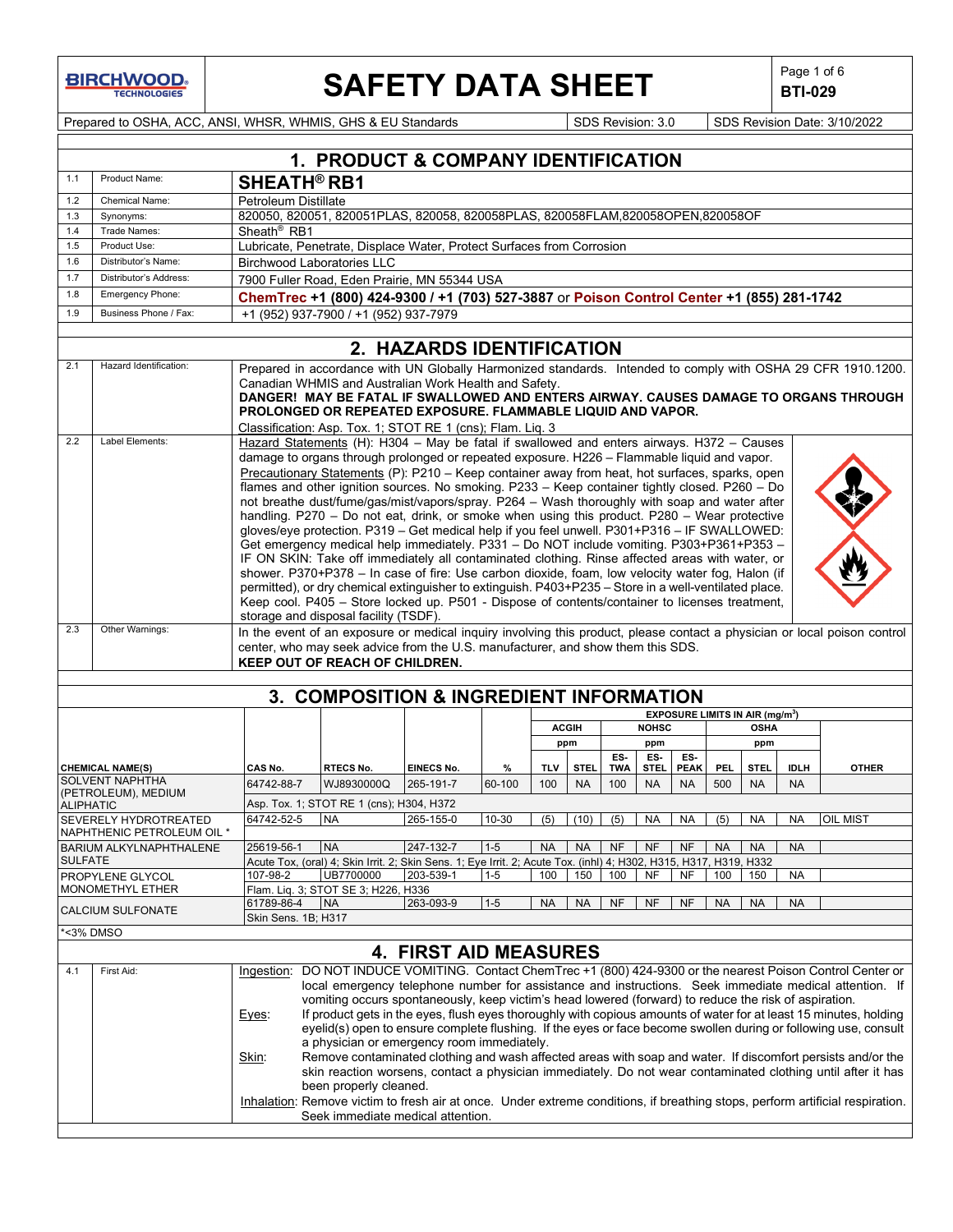**BIRCHWOOD** 

# **SAFETY DATA SHEET**  $\left|\begin{array}{c} \text{Page 2 of 6} \\ \text{BIT-029} \end{array}\right|$

**BTI-029**

Prepared to OSHA, ACC, ANSI, WHSR, WHMIS, GHS & EU Standards SDS Revision: 3.0 SDS Revision Date: 3/10/2022

|            |                                                                                                                                                                                                                                                                                                                                                                                                                                                                         | 4. FIRST AID MEASURES - cont'd                                                                                                                                                                                                                                                                                                                                                                  |                                                                                                                                                                                                                                                                                            |                          |                      |                          |                                      |             |                          |                          |              |
|------------|-------------------------------------------------------------------------------------------------------------------------------------------------------------------------------------------------------------------------------------------------------------------------------------------------------------------------------------------------------------------------------------------------------------------------------------------------------------------------|-------------------------------------------------------------------------------------------------------------------------------------------------------------------------------------------------------------------------------------------------------------------------------------------------------------------------------------------------------------------------------------------------|--------------------------------------------------------------------------------------------------------------------------------------------------------------------------------------------------------------------------------------------------------------------------------------------|--------------------------|----------------------|--------------------------|--------------------------------------|-------------|--------------------------|--------------------------|--------------|
| 4.2        | Effects of Exposure:                                                                                                                                                                                                                                                                                                                                                                                                                                                    | Irritation upon direct contact.<br>Eyes:<br>Skin:<br>Irritation and possible dermatitis.<br>Irritation to the gastrointestinal tract. Aspiration of mineral oil into the lungs can cause chemical pneumonia.<br>Ingestion:<br>Inhalation:<br>Inhalation of high vapor concentrations may cause central nervous system effects, and symptoms such as<br>headache, dizziness, and disorientation. |                                                                                                                                                                                                                                                                                            |                          |                      |                          |                                      |             |                          |                          |              |
| 4.3        | Symptoms of Overexposure:                                                                                                                                                                                                                                                                                                                                                                                                                                               | Eyes:<br>Skin:<br>Ingestion:                                                                                                                                                                                                                                                                                                                                                                    | Redness, burning, irritation, and swelling around eyes.<br>Redness, burning, itching, rash, and scaling of the skin (dermatitis).<br>Nausea, vomiting, severe abdominal pain.<br>Inhalation: Coughing, wheezing, swelling of throat, irritation in mucous membranes, difficulty breathing. |                          |                      |                          |                                      |             |                          |                          |              |
| 4.4        | Acute Health Effects:                                                                                                                                                                                                                                                                                                                                                                                                                                                   | May be fatal if swallowed and enters airways. May cause an allergic skin reaction. May be harmful if swallowed. Breathing<br>of high vapor concentrations may cause headaches, stupor, irritation of throat and eyes, and kidney effects.                                                                                                                                                       |                                                                                                                                                                                                                                                                                            |                          |                      |                          |                                      |             |                          |                          |              |
| 4.5        | Chronic Health Effects:                                                                                                                                                                                                                                                                                                                                                                                                                                                 | May damage the nervous system, kidney and/or liver.                                                                                                                                                                                                                                                                                                                                             |                                                                                                                                                                                                                                                                                            |                          |                      |                          |                                      |             |                          |                          |              |
| 4.6<br>4.7 | Target Organs:<br><b>Medical Conditions</b>                                                                                                                                                                                                                                                                                                                                                                                                                             | Eyes, skin, lungs.<br>Persons with pre-existing central nervous system (CNS) disease,                                                                                                                                                                                                                                                                                                           |                                                                                                                                                                                                                                                                                            |                          |                      |                          |                                      |             |                          |                          |              |
|            | Aggravated by Exposure:                                                                                                                                                                                                                                                                                                                                                                                                                                                 | neurological conditions, skin disorders, chronic respiratory diseases,                                                                                                                                                                                                                                                                                                                          |                                                                                                                                                                                                                                                                                            |                          |                      |                          | <b>HEALTH</b><br><b>FLAMMABILITY</b> |             |                          | 1<br>$\mathbf{2}$        |              |
|            |                                                                                                                                                                                                                                                                                                                                                                                                                                                                         | or impaired liver or kidney function should avoid exposure.                                                                                                                                                                                                                                                                                                                                     |                                                                                                                                                                                                                                                                                            |                          |                      |                          | <b>PHYSICAL HAZARDS</b>              |             |                          |                          | 0            |
|            |                                                                                                                                                                                                                                                                                                                                                                                                                                                                         |                                                                                                                                                                                                                                                                                                                                                                                                 |                                                                                                                                                                                                                                                                                            |                          |                      |                          | PROTECTIVE EQUIPMENT                 |             |                          |                          | B            |
|            |                                                                                                                                                                                                                                                                                                                                                                                                                                                                         |                                                                                                                                                                                                                                                                                                                                                                                                 |                                                                                                                                                                                                                                                                                            |                          |                      |                          | <b>EYES</b>                          | <b>SKIN</b> |                          |                          |              |
|            |                                                                                                                                                                                                                                                                                                                                                                                                                                                                         |                                                                                                                                                                                                                                                                                                                                                                                                 |                                                                                                                                                                                                                                                                                            |                          |                      |                          |                                      |             |                          |                          |              |
|            |                                                                                                                                                                                                                                                                                                                                                                                                                                                                         | <b>5. FIREFIGHTING MEASURES</b>                                                                                                                                                                                                                                                                                                                                                                 |                                                                                                                                                                                                                                                                                            |                          |                      |                          |                                      |             |                          |                          |              |
| 5.1        | Fire & Explosion Hazards:                                                                                                                                                                                                                                                                                                                                                                                                                                               | WARNING! Flammable liquid and vapor. High heat will cause product to boil, evolving vapor that<br>could cause explosive rupture of closed containers. Avoid all ignition sources such as sparks, heat<br>and open flames. Product or residue can ignite explosively.                                                                                                                            |                                                                                                                                                                                                                                                                                            |                          |                      |                          |                                      |             |                          |                          |              |
| 5.2        | <b>Extinguishing Methods:</b>                                                                                                                                                                                                                                                                                                                                                                                                                                           | Carbon dioxide, foam, low velocity water fog, Halon (if permitted), dry chemical extinguisher.                                                                                                                                                                                                                                                                                                  |                                                                                                                                                                                                                                                                                            |                          |                      |                          |                                      |             |                          |                          |              |
| 5.3        | <b>Firefighting Procedures:</b>                                                                                                                                                                                                                                                                                                                                                                                                                                         | As with any fire, firefighters should wear appropriate protective equipment including a MSHA/NIOSH<br>approved or equivalent self-contained breathing apparatus (SCBA) and protective clothing. Treat as                                                                                                                                                                                        |                                                                                                                                                                                                                                                                                            |                          |                      |                          |                                      |             |                          |                          |              |
|            |                                                                                                                                                                                                                                                                                                                                                                                                                                                                         | hot oil. Hazardous decomposition products may be released. Thermal degradation may produce<br>oxides of carbon, and/or nitrogen, hydrocarbons and/or derivatives. Fire should be fought from a<br>safe distance. Keep containers cool until well after the fire is out. Use water spray to cool fire-                                                                                           |                                                                                                                                                                                                                                                                                            |                          |                      |                          |                                      |             |                          |                          |              |
|            |                                                                                                                                                                                                                                                                                                                                                                                                                                                                         | exposed surfaces and to protect personal. Fight fire upwind. Prevent runoff from fire control or<br>dilution from entering sewers, drains, drinking water supply, or any natural waterway.                                                                                                                                                                                                      |                                                                                                                                                                                                                                                                                            |                          |                      |                          |                                      |             |                          |                          |              |
|            |                                                                                                                                                                                                                                                                                                                                                                                                                                                                         |                                                                                                                                                                                                                                                                                                                                                                                                 |                                                                                                                                                                                                                                                                                            |                          |                      |                          |                                      |             |                          |                          |              |
| 6.1        | <b>6. ACCIDENTAL RELEASE MEASURES</b><br>Before cleaning any spill or leak, individuals involved in spill cleanup must wear appropriate Personal Protective Equipment<br>Spills:<br>(PPE). Use safety glasses or safety goggles and face shield; use gloves and other protective clothing (e.g., apron, boots,<br>etc.) to prevent skin contact.<br>Small Spills: Wear appropriate protective equipment including gloves and protective eyewear. Use a non-combustible, |                                                                                                                                                                                                                                                                                                                                                                                                 |                                                                                                                                                                                                                                                                                            |                          |                      |                          |                                      |             |                          |                          |              |
|            |                                                                                                                                                                                                                                                                                                                                                                                                                                                                         | inert material such as vermiculite or sand to soak up the product and place into a container for later disposal.<br>Large Spills: Keep incompatible materials (e.g., organics such as oil) away from spill. Stay upwind and away from spill or<br>release. Isolate immediate hazard area and keep unauthorized personnel out of area. Stop spill or release if it can be                        |                                                                                                                                                                                                                                                                                            |                          |                      |                          |                                      |             |                          |                          |              |
|            |                                                                                                                                                                                                                                                                                                                                                                                                                                                                         | done with minimal risk. Use ONLY non-sparking tools. Wear appropriate protective equipment including respiratory<br>protection as conditions warrant. Recover as much free liquid as possible and collect in acid-resistant container. Use                                                                                                                                                      |                                                                                                                                                                                                                                                                                            |                          |                      |                          |                                      |             |                          |                          |              |
|            |                                                                                                                                                                                                                                                                                                                                                                                                                                                                         | absorbent to pick up residue. Avoid discharging liquid directly into a sewer or surface waters.                                                                                                                                                                                                                                                                                                 |                                                                                                                                                                                                                                                                                            |                          |                      |                          |                                      |             |                          |                          |              |
|            |                                                                                                                                                                                                                                                                                                                                                                                                                                                                         | 7. HANDLING & STORAGE INFORMATION                                                                                                                                                                                                                                                                                                                                                               |                                                                                                                                                                                                                                                                                            |                          |                      |                          |                                      |             |                          |                          |              |
| 7.1        | Work & Hygiene Practices:                                                                                                                                                                                                                                                                                                                                                                                                                                               | Avoid breathing mists or spray. Avoid eye and skin contact. Wear protective equipment when handling product. Keep out                                                                                                                                                                                                                                                                           |                                                                                                                                                                                                                                                                                            |                          |                      |                          |                                      |             |                          |                          |              |
|            |                                                                                                                                                                                                                                                                                                                                                                                                                                                                         | of the reach of children. Do not eat, drink or smoke when handling this product. Wash thoroughly after handling. Do not<br>expose to heat and flame. Use only in ventilated areas. Immediately clean-up and decontaminate any spills or residues.                                                                                                                                               |                                                                                                                                                                                                                                                                                            |                          |                      |                          |                                      |             |                          |                          |              |
| 7.2        | Storage & Handling:                                                                                                                                                                                                                                                                                                                                                                                                                                                     | Use and store in a cool, dry, well-ventilated location (e.g., local exhaust ventilation, fans) away from heat and direct sunlight.<br>Store in closed containers. Avoid temperatures above 40°C (120°F). Keep away from incompatible substances (see                                                                                                                                            |                                                                                                                                                                                                                                                                                            |                          |                      |                          |                                      |             |                          |                          |              |
| 7.3        | <b>Special Precautions:</b>                                                                                                                                                                                                                                                                                                                                                                                                                                             | Section 10). Protect containers from physical damage.<br>Empty containers may retain hazardous product residues.                                                                                                                                                                                                                                                                                |                                                                                                                                                                                                                                                                                            |                          |                      |                          |                                      |             |                          |                          |              |
|            |                                                                                                                                                                                                                                                                                                                                                                                                                                                                         |                                                                                                                                                                                                                                                                                                                                                                                                 |                                                                                                                                                                                                                                                                                            |                          |                      |                          |                                      |             |                          |                          |              |
|            |                                                                                                                                                                                                                                                                                                                                                                                                                                                                         | 8. EXPOSURE CONTROLS & PERSONAL PROTECTION                                                                                                                                                                                                                                                                                                                                                      |                                                                                                                                                                                                                                                                                            |                          |                      |                          |                                      |             |                          |                          |              |
| 8.1        | <b>Exposure Limits:</b><br>ppm $(mg/m3)$                                                                                                                                                                                                                                                                                                                                                                                                                                |                                                                                                                                                                                                                                                                                                                                                                                                 |                                                                                                                                                                                                                                                                                            | <b>ACGIH</b>             |                      | <b>NOHSC</b><br>ES-      |                                      |             | <b>OSHA</b>              |                          | <b>OTHER</b> |
|            |                                                                                                                                                                                                                                                                                                                                                                                                                                                                         | <b>CHEMICAL NAME(S)</b><br>SOLVENT NAPHTHA (PETROLEUM),                                                                                                                                                                                                                                                                                                                                         | <b>TLV</b><br>100                                                                                                                                                                                                                                                                          | <b>STEL</b><br><b>NA</b> | <b>ES-TWA</b><br>100 | <b>STEL</b><br><b>NA</b> | <b>ES-PEAK</b><br><b>NA</b>          | PEL.<br>500 | <b>STEL</b><br><b>NA</b> | <b>IDLH</b><br><b>NA</b> |              |
|            |                                                                                                                                                                                                                                                                                                                                                                                                                                                                         | MEDIUM ALIPHATIC<br>SEVERELY HYDROTREATED                                                                                                                                                                                                                                                                                                                                                       | (5)                                                                                                                                                                                                                                                                                        | (10)                     | (5)                  | NA                       | NA                                   | (5)         | <b>NA</b>                | <b>NA</b>                | OIL MIST     |
|            |                                                                                                                                                                                                                                                                                                                                                                                                                                                                         | NAPHTHENIC PETROLEUM OIL *<br>PROPYLENE GLYCOL                                                                                                                                                                                                                                                                                                                                                  | 100                                                                                                                                                                                                                                                                                        | 150                      | 100                  | NF                       | <b>NF</b>                            | 100         | 150                      | NA                       |              |
| 8.2        | Ventilation & Engineering                                                                                                                                                                                                                                                                                                                                                                                                                                               | MONOMETHYL ETHER                                                                                                                                                                                                                                                                                                                                                                                |                                                                                                                                                                                                                                                                                            |                          |                      |                          |                                      |             |                          |                          |              |
|            | Controls:                                                                                                                                                                                                                                                                                                                                                                                                                                                               | Use local or general exhaust ventilation to effectively remove and prevent buildup of vapors or mist generated from the<br>handling of this product. Ensure appropriate decontamination equipment is available (e.g., sink, safety shower, eye-wash<br>station).                                                                                                                                |                                                                                                                                                                                                                                                                                            |                          |                      |                          |                                      |             |                          |                          |              |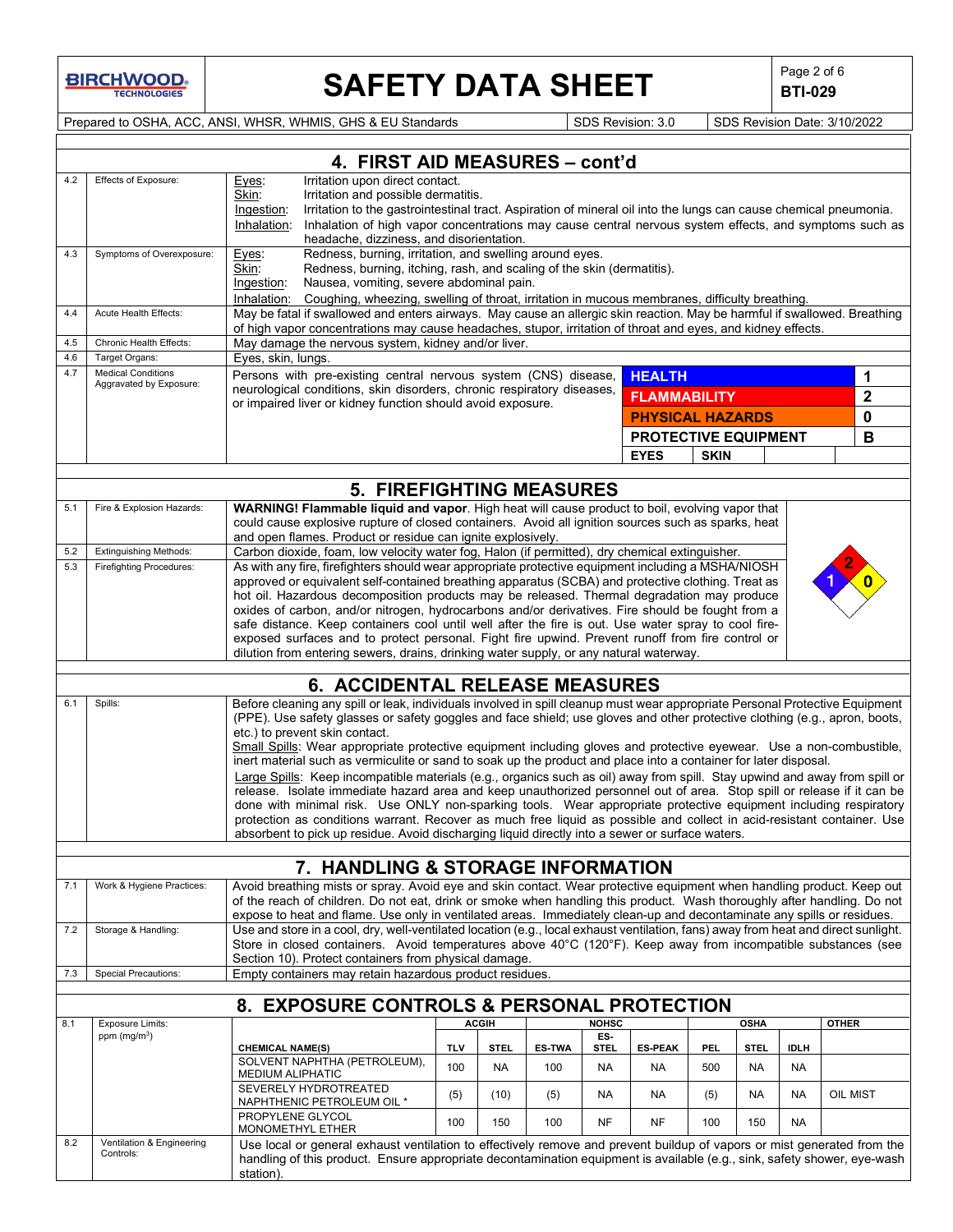

# **SAFETY DATA SHEET**  $\left|\begin{array}{c} \mathsf{Page 3 of 6} \\ \mathsf{BTl-029} \end{array}\right|$

**BTI-029**

Prepared to OSHA, ACC, ANSI, WHSR, WHMIS, GHS & EU Standards Subsetsion: 3.0 SDS Revision: 3.0 SDS Revision Date: 3/10/2022

|              |                                                                   | 8. EXPOSURE CONTROLS & PERSONAL PROTECTION – cont'd                                                                                                                                                         |  |  |  |  |  |
|--------------|-------------------------------------------------------------------|-------------------------------------------------------------------------------------------------------------------------------------------------------------------------------------------------------------|--|--|--|--|--|
| 8.3          | Respiratory Protection:                                           | In instances where vapors or sprays of this product are generated, and respiratory protection is needed,                                                                                                    |  |  |  |  |  |
|              |                                                                   | use only protection authorized by 29 CFR §1910.134, applicable U.S. State regulations, or the Canadian                                                                                                      |  |  |  |  |  |
|              |                                                                   | CAS Standard Z94.4-93 and applicable standards of Canadian Provinces, EC member States, or                                                                                                                  |  |  |  |  |  |
|              |                                                                   | Australia.                                                                                                                                                                                                  |  |  |  |  |  |
| 8.4          | Eye Protection:                                                   | Safety glasses with side shields must be used when handling or using this product. A protective face<br>$\bigcirc$                                                                                          |  |  |  |  |  |
|              |                                                                   | shield is also recommended.                                                                                                                                                                                 |  |  |  |  |  |
| 8.5          | Hand Protection:                                                  | Wear protective, chemical-resistant gloves (e.g., neoprene) when using or handling this product.                                                                                                            |  |  |  |  |  |
|              |                                                                   |                                                                                                                                                                                                             |  |  |  |  |  |
| 8.6          | <b>Body Protection:</b>                                           | Not required under normal conditions of use. A chemical resistant apron and/or protective clothing are<br>recommended when handling or using large quantities (e.g., > 5 gallons (18.9 L)) of this product. |  |  |  |  |  |
|              |                                                                   |                                                                                                                                                                                                             |  |  |  |  |  |
|              |                                                                   | 9. PHYSICAL & CHEMICAL PROPERTIES                                                                                                                                                                           |  |  |  |  |  |
| 9.1          | Appearance:                                                       | Opaque light brown liquid                                                                                                                                                                                   |  |  |  |  |  |
| 9.2          | Odor:                                                             | Kerosene odor                                                                                                                                                                                               |  |  |  |  |  |
| 9.3          | Odor Threshold:                                                   | NA                                                                                                                                                                                                          |  |  |  |  |  |
| 9.4          | pH:                                                               | <b>NA</b>                                                                                                                                                                                                   |  |  |  |  |  |
| 9.5          | Melting Point/Freezing Point:                                     | -55 °C (-67 °F) - Solvent Naphtha                                                                                                                                                                           |  |  |  |  |  |
| 9.6          | Initial Boiling Point/Boiling<br>Range:                           | > 148.9 °C (> 300 °F)                                                                                                                                                                                       |  |  |  |  |  |
| 9.7          | Flashpoint:                                                       | 43.9 °C (111 °F)                                                                                                                                                                                            |  |  |  |  |  |
| 9.8          | Upper/Lower Flammability                                          | LEL: 1.0 %; UEL: 6.0 %                                                                                                                                                                                      |  |  |  |  |  |
|              | Limits:                                                           |                                                                                                                                                                                                             |  |  |  |  |  |
| 9.9          | Vapor Pressure:                                                   | 0.13 mmHg @ 68 °F / 20 °C - Solvent Naphtha                                                                                                                                                                 |  |  |  |  |  |
| 9.10         | Vapor Density:                                                    | $> 1.0$ (air = 1.0)                                                                                                                                                                                         |  |  |  |  |  |
| 9.11<br>9.12 | Relative Density:<br>Solubility:                                  | 0.825<br>Immiscible (water)                                                                                                                                                                                 |  |  |  |  |  |
| 9.13         | Partition Coefficient (log Pow):                                  | <b>NA</b>                                                                                                                                                                                                   |  |  |  |  |  |
| 9.14         | Autoignition Temperature:                                         | 316 °C (600 °F) - Solvent Naphtha                                                                                                                                                                           |  |  |  |  |  |
| 9.15         | Decomposition Temperature:                                        | <b>NA</b>                                                                                                                                                                                                   |  |  |  |  |  |
| 9.16         | Viscosity:                                                        | <b>NA</b>                                                                                                                                                                                                   |  |  |  |  |  |
| 9.17         | Other Information:                                                | Evaporation Rate: < $1.0$ (ethyl ether = $1.0$ ); VOC: 70% v/v                                                                                                                                              |  |  |  |  |  |
|              |                                                                   |                                                                                                                                                                                                             |  |  |  |  |  |
|              |                                                                   | <b>10. STABILITY &amp; REACTIVITY</b>                                                                                                                                                                       |  |  |  |  |  |
| 10.1         | Stability:                                                        | Stable under normal storage and use conditions.                                                                                                                                                             |  |  |  |  |  |
| 10.2         | Hazardous Decomposition                                           | Reaction with strong reducing agents and oxidizer can create a fire. Thermal decomposition may produce carbon and                                                                                           |  |  |  |  |  |
|              | Products:                                                         | nitrogen oxides, hydrocarbons and/or derivatives.                                                                                                                                                           |  |  |  |  |  |
| 10.3         | Hazardous Polymerization:                                         | Will not occur.                                                                                                                                                                                             |  |  |  |  |  |
| 10.4<br>10.5 | Conditions to Avoid:<br>Incompatible Substances:                  | Excessive heat and incompatible materials.<br>Strong reducing agents, acids, alkalis, oxidizing agents.                                                                                                     |  |  |  |  |  |
|              |                                                                   |                                                                                                                                                                                                             |  |  |  |  |  |
|              |                                                                   | <b>11. TOXICOLOGICAL INFORMATION</b>                                                                                                                                                                        |  |  |  |  |  |
| 11.1         | Routes of Entry:                                                  | Inhalation:<br>Absorption:<br><b>YES</b><br><b>YES</b><br>Ingestion:<br>NO                                                                                                                                  |  |  |  |  |  |
| 11.2         | <b>Toxicity Data:</b>                                             | Solvent Naphtha (petroleum), Medium Aliphatic: LD50 (oral, rat) > 5,000 mg/kg;                                                                                                                              |  |  |  |  |  |
|              |                                                                   | Propylene Glycol Monomethyl Ether: $LD_{50}$ (oral, rat) = 5,660 mg/kg                                                                                                                                      |  |  |  |  |  |
| 11.3         | Acute Toxicity:                                                   | See Section 4.4                                                                                                                                                                                             |  |  |  |  |  |
| 11.4         | Chronic Toxicity:                                                 | See Section 4.5                                                                                                                                                                                             |  |  |  |  |  |
| 11.5         | Suspected Carcinogen:                                             | <b>NA</b>                                                                                                                                                                                                   |  |  |  |  |  |
| 11.6         | Reproductive Toxicity:                                            | This product is not reported to cause reproductive toxicity in humans.                                                                                                                                      |  |  |  |  |  |
|              | Mutagenicity:                                                     |                                                                                                                                                                                                             |  |  |  |  |  |
|              | Embryotoxicity:                                                   | This product is not reported to produce mutagenic effects in humans.                                                                                                                                        |  |  |  |  |  |
|              | Teratogenicity:                                                   | This product is not reported to produce embryotoxic effects in humans.                                                                                                                                      |  |  |  |  |  |
|              |                                                                   | This product is not reported to cause teratogenic effects in humans.                                                                                                                                        |  |  |  |  |  |
| 11.7         | Reproductive Toxicity:<br>Irritancy of Product:                   | This product is not reported to cause reproductive effects in humans.                                                                                                                                       |  |  |  |  |  |
|              |                                                                   | See Section 4.2                                                                                                                                                                                             |  |  |  |  |  |
| 11.8<br>11.9 | <b>Biological Exposure Indices:</b><br>Physician Recommendations: | <b>NE</b>                                                                                                                                                                                                   |  |  |  |  |  |
|              |                                                                   | Treat symptomatically.                                                                                                                                                                                      |  |  |  |  |  |
|              |                                                                   | <b>12. ECOLOGICAL INFORMATION</b>                                                                                                                                                                           |  |  |  |  |  |
| 12.1         | Environmental Stability:                                          | This product is expected to have a low potential to degrade and thus is expected to persist in the environment. □Do not                                                                                     |  |  |  |  |  |
|              |                                                                   | allow to enter into soil/subsoil. If product enters soil, it will be mobile and may contaminate groundwater.                                                                                                |  |  |  |  |  |
| 12.2         | Effects on Plants & Animals:                                      | No data available.                                                                                                                                                                                          |  |  |  |  |  |
| 12.3         | Effects on Aquatic Life:                                          | No data available.                                                                                                                                                                                          |  |  |  |  |  |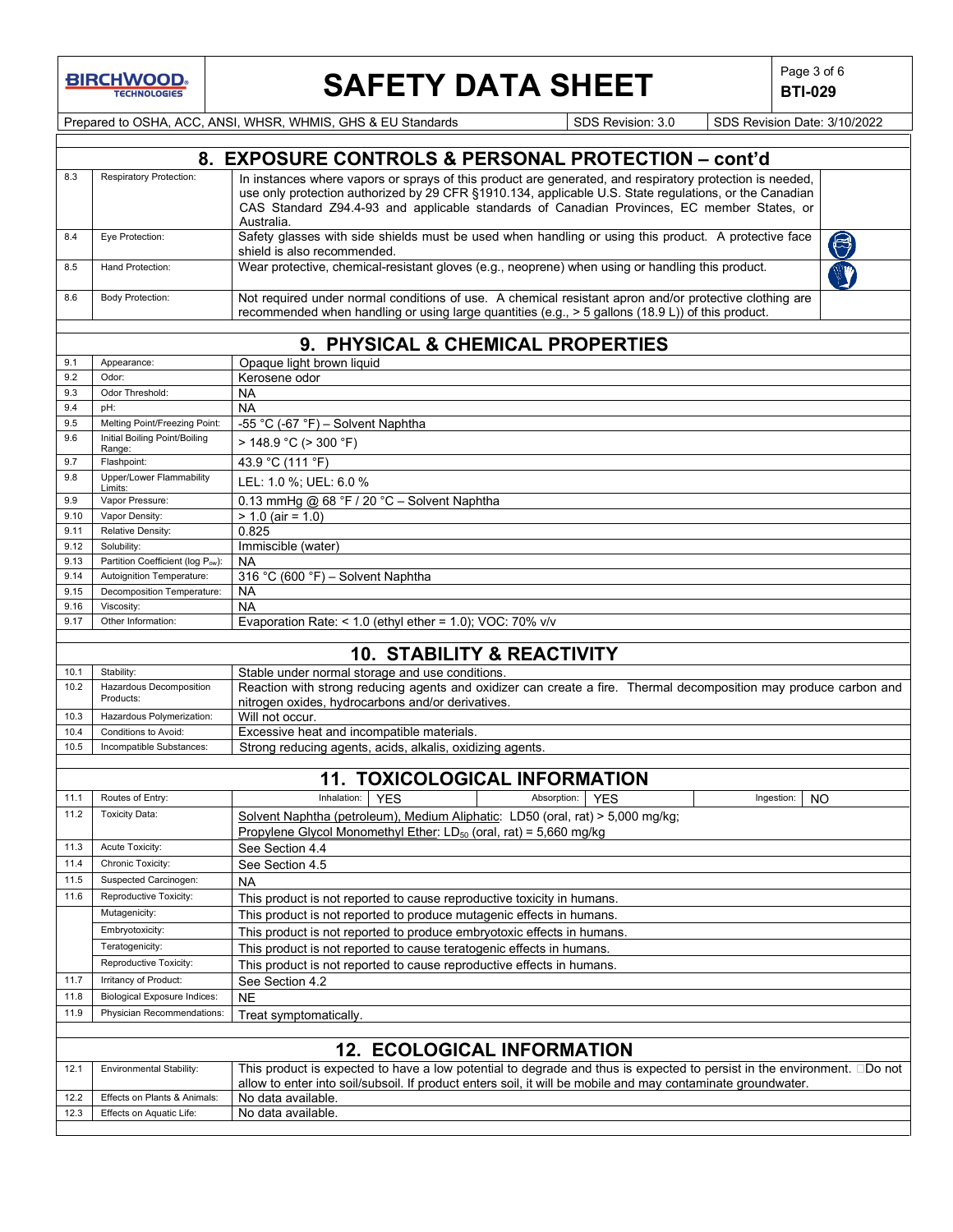

# **SAFETY DATA SHEET**  $\left|\begin{array}{c} \text{Page 4 of 6} \\ \text{BTI-029} \end{array}\right|$

**BTI-029**

Prepared to OSHA, ACC, ANSI, WHSR, WHMIS, GHS & EU Standards Superinted SDS Revision: 3.0 SDS Revision Date: 3/10/2022

|      | <b>13. DISPOSAL CONSIDERATIONS</b> |                                                                                                                                                                                                                                                                     |  |  |  |
|------|------------------------------------|---------------------------------------------------------------------------------------------------------------------------------------------------------------------------------------------------------------------------------------------------------------------|--|--|--|
| 13.7 | Waste Disposal:                    | Review current local, state and federal laws, codes, statutes and regulations to determine current status and appropriate<br>disposal method for the ingredients listed in Section 2. Any disposal practice must be in compliance with local, state, and            |  |  |  |
|      |                                    | federal laws and regulations. Contact the appropriate agency for specific information. Treatment, transport, storage and<br>disposal of hazardous waste must be provided by a licensed facility or waste hauler.                                                    |  |  |  |
| 13.2 | Special Considerations:            | U.S. EPA Hazardous Waste Number D001 (Ignitability). If incinerated, the resulting ash will contain extractable barium. A<br>waste with extractable barium of 100 ppm or greater is assigned EPA Hazardous Waste Number D005 (Toxicity<br>Characteristic - Barium). |  |  |  |

### **14. TRANSPORTATION INFORMATION**

The basic description (ID Number, proper shipping name, hazard class & division, packing group) is shown for each mode of transportation. Additional descriptive information may be required by 49 CFR, IATA/ICAO, IMDG and the CTDGR.

| 14.1 | 49 CFR (GND):        | NOT REGULATED PER 49 CFR 173.150(f)(2) - NON-BULK PKG VOL ≤ 119 U.S. GLS (119 L)                     |                            |
|------|----------------------|------------------------------------------------------------------------------------------------------|----------------------------|
|      |                      | UN1993, FLAMMABLE LIQUIDS, N.O.S. (SOLVENT NAPHTHA), 3, III (LTD QTY - IP VOL ≤ 5.0 L)               |                            |
| 14.2 | IATA (AIR):          | ID8000, CONSUMER COMMODITY, 9 (IP VOL $\leq$ 0.5 L)                                                  |                            |
|      |                      | UN1993, FLAMMABLE LIQUIDS, N.O.S. (SOLVENT NAPHTHA), 3, III (LTD QTY - IP VOL ≤ 1.0 L)               |                            |
| 14.3 | IMDG (OCN):          | UN1993, FLAMMABLE LIQUIDS, N.O.S. (SOLVENT NAPHTHA), 3, III (LTD QTY - IP VOL ≤ 5.0 L)               |                            |
| 14.4 | TDGR (Canadian GND): | UN1993, FLAMMABLE LIQUIDS, N.O.S. (SOLVENT NAPHTHA), 3, III (LTD QTY - IP VOL ≤ 5.0 L)               | ≝<br>.<br>Flammable liquit |
| 14.5 | ADR/RID (EU):        | UN1993, FLAMMABLE LIQUIDS, N.O.S. (SOLVENT NAPHTHA), 3, III (LTD QTY - IP VOL ≤ 5.0 L)               |                            |
| 14.6 | SCT (MEXICO):        | UN1993, LIQUIDOS INFLAMMABLES, N.E.P. (NAFTA SOLVENTE), 3, III<br>(CANTIDAD LIMITADA-IP VOL ≤ 5.0 L) |                            |
| 14.7 | ADGR (AUS):          |                                                                                                      |                            |
|      |                      | UN1993, FLAMMABLE LIQUIDS, N.O.S. (SOLVENT NAPHTHA), 3, III (LTD QTY - IP VOL ≤ 5.0 L)               |                            |

## **15. REGULATORY INFORMATION**

| 15.1 | <b>SARA Reporting</b><br>Requirements: | This product contains Propylene Glycol Monomethyl Ether, a substance subject to SARA Title III, section 313 reporting<br>requirements.                                                                                                                                                                                                                                                                                                                                                                                                                                                                                                                                                                                                                                                                                                                                                                                                                                                                                                                                                                              |
|------|----------------------------------------|---------------------------------------------------------------------------------------------------------------------------------------------------------------------------------------------------------------------------------------------------------------------------------------------------------------------------------------------------------------------------------------------------------------------------------------------------------------------------------------------------------------------------------------------------------------------------------------------------------------------------------------------------------------------------------------------------------------------------------------------------------------------------------------------------------------------------------------------------------------------------------------------------------------------------------------------------------------------------------------------------------------------------------------------------------------------------------------------------------------------|
| 15.2 | <b>SARA TPQ:</b>                       | NA.                                                                                                                                                                                                                                                                                                                                                                                                                                                                                                                                                                                                                                                                                                                                                                                                                                                                                                                                                                                                                                                                                                                 |
| 15.3 | <b>TSCA Inventory Status:</b>          | The components of this product are listed on the TSCA Inventory.                                                                                                                                                                                                                                                                                                                                                                                                                                                                                                                                                                                                                                                                                                                                                                                                                                                                                                                                                                                                                                                    |
| 15.4 | <b>CERCLA Reportable Quantity:</b>     | <b>NA</b>                                                                                                                                                                                                                                                                                                                                                                                                                                                                                                                                                                                                                                                                                                                                                                                                                                                                                                                                                                                                                                                                                                           |
| 15.5 | Other Federal Requirements:            | <b>NA</b>                                                                                                                                                                                                                                                                                                                                                                                                                                                                                                                                                                                                                                                                                                                                                                                                                                                                                                                                                                                                                                                                                                           |
| 15.6 | Other Canadian Regulations:            | This product has been classified according to the hazard criteria of the HPR and the SDS contains<br>all of the information required by the HPR. The components of this product are listed on the<br>DSL/NDSL. None of the components of this product are listed on the Priorities Substances List.<br>WHMIS Class B3 (Flammable). WHMIS Class D2B (Materials Causing Other Toxic Effects).                                                                                                                                                                                                                                                                                                                                                                                                                                                                                                                                                                                                                                                                                                                         |
| 15.7 | State Regulatory Information:          | Propylene Glycol Monomethyl Ether is found on the following state criteria lists: Florida Toxic Substances List (FL),<br>Massachusetts Hazardous Substances List (MA), Minnesota Hazardous Substances List (MN), Pennsylvania Right-to-<br>Know List (PA), and Washington Permissible Exposures List (WA).<br>No other ingredients in this product, present in a concentration of 1.0% or greater, are listed on any of the following state<br>criteria lists: California Proposition 65 (CA65), Delaware Air Quality Management List (DE), Florida Toxic Substances<br>List (FL), Massachusetts Hazardous Substances List (MA), Michigan Critical Substances List (MI), Minnesota Hazardous<br>Substances List (MN), New Jersey Right-to-Know List (NJ), New York Hazardous Substances List (NY), Pennsylvania<br>Right-to-Know List (PA), Washington Permissible Exposures List (WA), Wisconsin Hazardous Substances List (WI). This<br>product does not contain any chemicals known to the State of California to cause cancer or other reproductive harm. For<br>more information go to www.P65Warnings.ca.gov. |
| 15.8 | Other Requirements:                    | This product is found on the following inventory lists: Australia - AICS, China - IECSC, Europe - ELINCS/EINEC,<br>Japan – ENCS: Korea – KECI: New Zealand – NZIoC: {Philippines – PICCS: USA – TSCA.                                                                                                                                                                                                                                                                                                                                                                                                                                                                                                                                                                                                                                                                                                                                                                                                                                                                                                               |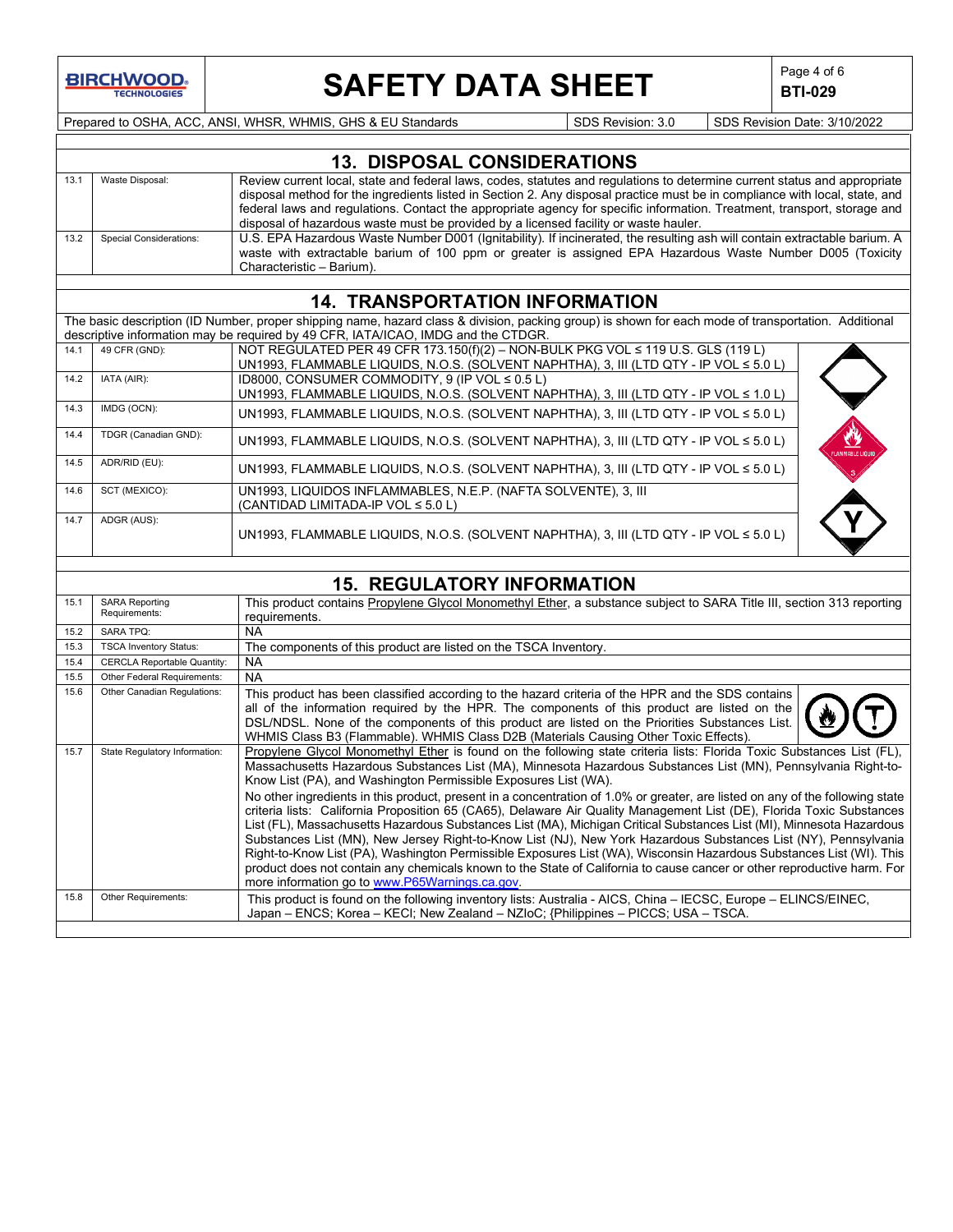**BIRCHWOOD** 

# **SAFETY DATA SHEET**  $\left|\begin{array}{cc} \text{Page 5 of 6} \\ \text{BIT-029} \end{array}\right|$

**BTI-029**

Prepared to OSHA, ACC, ANSI, WHSR, WHMIS, GHS & EU Standards Superinted SDS Revision: 3.0 SDS Revision Date: 3/10/2022

|      | <b>16. OTHER INFORMATION</b> |                                                                                                                                                                             |                                                                                                                                                                                                                                                                                                                                                                                                                                                                                                                                                                                                                                                                                                                                                                                                                                                                                                                                          |  |  |  |  |  |
|------|------------------------------|-----------------------------------------------------------------------------------------------------------------------------------------------------------------------------|------------------------------------------------------------------------------------------------------------------------------------------------------------------------------------------------------------------------------------------------------------------------------------------------------------------------------------------------------------------------------------------------------------------------------------------------------------------------------------------------------------------------------------------------------------------------------------------------------------------------------------------------------------------------------------------------------------------------------------------------------------------------------------------------------------------------------------------------------------------------------------------------------------------------------------------|--|--|--|--|--|
| 16.1 | Other Information:           | up. KEEP OUT OF REACH OF CHILDREN.                                                                                                                                          | DANGER! MAY BE FATAL IF SWALLOWED AND ENTERS AIRWAY, CAUSES DAMAGE TO ORGANS THROUGH<br>PROLONGED OR REPEATED EXPOSURE. FLAMMABLE LIQUID AND VAPOR. Keep container away from heat, hot<br>surfaces, sparks, open flames and other ignition sources. No smoking. Keep container tightly closed. Do not breathe<br>dust/fume/gas/mist/vapors/spray. Wash thoroughly with soap and water after handling. Do not eat, drink, or smoke when<br>using this product. Wear protective gloves/eye protection. Get medical help if you feel unwell. IF SWALLOWED: Get<br>emergency medical help immediately. Do NOT include vomiting. IF ON SKIN: Take off immediately all contaminated<br>clothing. Rinse affected areas with water, or shower. In case of fire: Use carbon dioxide, foam, low velocity water fog,<br>Halon (if permitted), or dry chemical extinguisher to extinguish. Store in a well-ventilated place. Keep cool. Store locked |  |  |  |  |  |
| 16.2 | Terms & Definitions:         | See last page of this Safety Data Sheet.                                                                                                                                    |                                                                                                                                                                                                                                                                                                                                                                                                                                                                                                                                                                                                                                                                                                                                                                                                                                                                                                                                          |  |  |  |  |  |
| 16.3 | Disclaimer:                  | edition.                                                                                                                                                                    | This Safety Data Sheet is offered pursuant to OSHA's Hazard Communication Standard, 29 CFR §1910.1200. Other<br>government regulations must be reviewed for applicability to this product. To the best of ShipMate's & Birchwood<br>Technologies' knowledge, the information contained herein is reliable and accurate as of this date; however, accuracy,<br>suitability or completeness is not guaranteed and no warranties of any type, either expressed or implied, are provided.<br>The information contained herein relates only to the specific product(s). If this product(s) is combined with other materials,<br>all component properties must be considered. Data may be changed from time to time. Be sure to consult the latest                                                                                                                                                                                             |  |  |  |  |  |
| 16.4 | Prepared for:                | <b>Birchwood Technologies</b><br>7900 Fuller Road<br>Eden Prairie, MN 55344 USA<br>Tel: +1 (952) 937-7900<br>Fax: +1 (952) 937-7979<br>http://www.birchwoodtechnologies.com | <b>BIRCHWOOD</b><br><b>TECHNOLOGIES</b>                                                                                                                                                                                                                                                                                                                                                                                                                                                                                                                                                                                                                                                                                                                                                                                                                                                                                                  |  |  |  |  |  |
| 16.5 | Prepared by:                 | ShipMate, Inc.<br>P O Box 787<br>Sisters, Oregon 97759-0787 USA<br>Tel: +1 (310) 370-3600<br>Fax: +1 (310) 370-5700<br>http://www.shipmate.com                              | Training & Consulting                                                                                                                                                                                                                                                                                                                                                                                                                                                                                                                                                                                                                                                                                                                                                                                                                                                                                                                    |  |  |  |  |  |